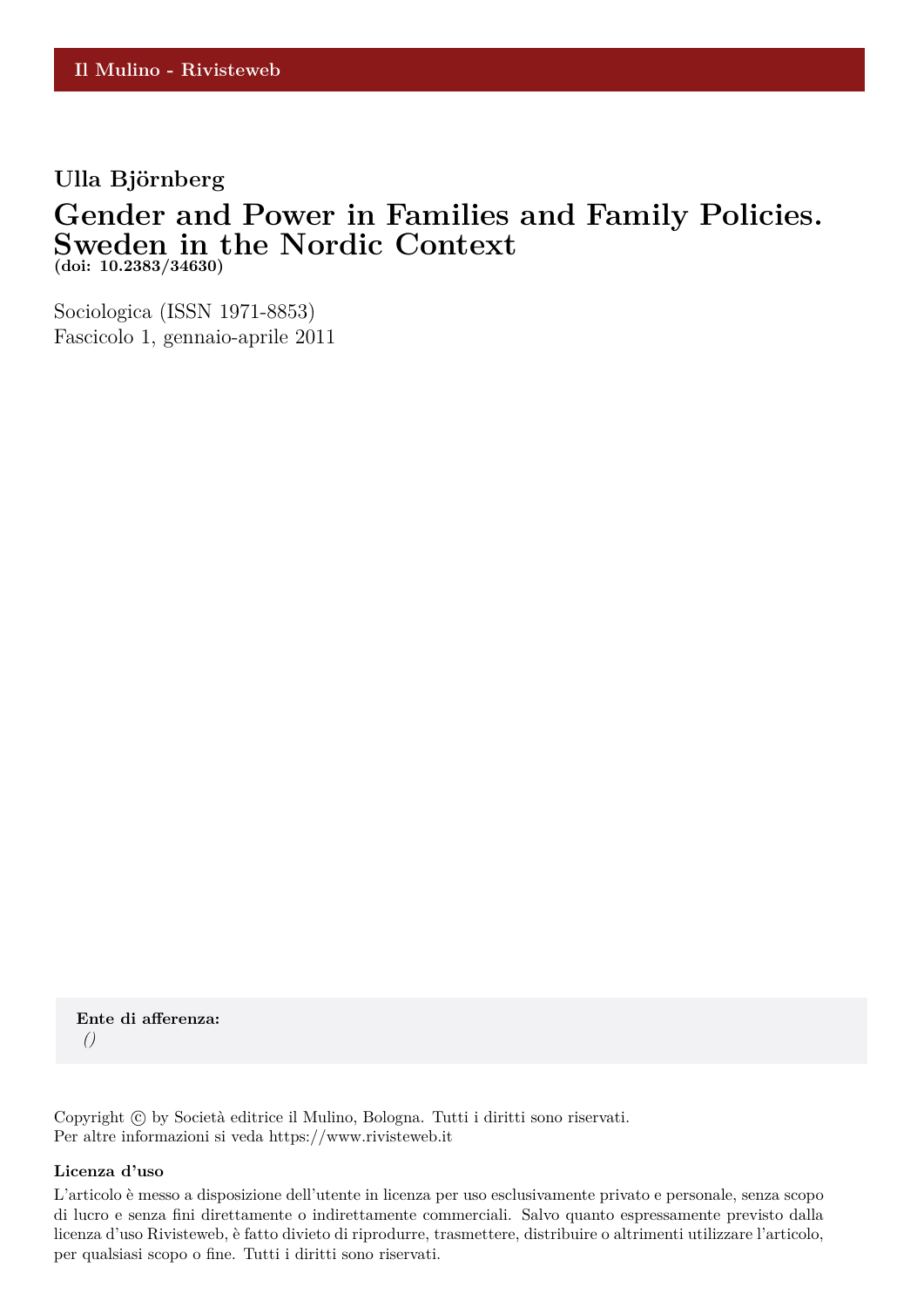Symposium / Gender and Welfare State. A Feminist Debate

# **Gender and Power in Families and Family Policies**

# Sweden in the Nordic Context

*by* Ulla Björnberg

doi: 10.2383/34630

### **Introduction**

Over the last fifty years, the Nordic countries have introduced institutional changes aimed at modernizing the conditions for families. The political motives and ideals behind the reforms have emphasized gender equality within families and equality between different family forms. Much as a result, the Nordic countries have been portrayed as good examples of cases where gender equality has been achieved through institutional reform guaranteeing men and women formally equal positions in the family and in society at large. Yet, much remains to be accomplished still, with inequalities persisting in all spheres of life, as testified by women's weaker position in the labour market, gender pay gaps, unequal division of domestic labour and care, and uneven distribution of assets and resources along gender lines. The path to gender equality at work, in the labour market, and in families continues to be strewn with obstacles that need to be overcome before the high ambitions behind the equality goals can become reality. At the same time, one may also ask what the future prospects of the "Nordic model" of gender equality might be more broadly, given the ongoing changes in the political climate in the region. In examining these questions, my primary focus will be on what can be coined as a stalled revolution of the Nordic family model. To address the problem area more concretely, I will look at the current state of family policies and family practices in particular in Sweden, considering the extent to which the prevailing practices reflect the stated political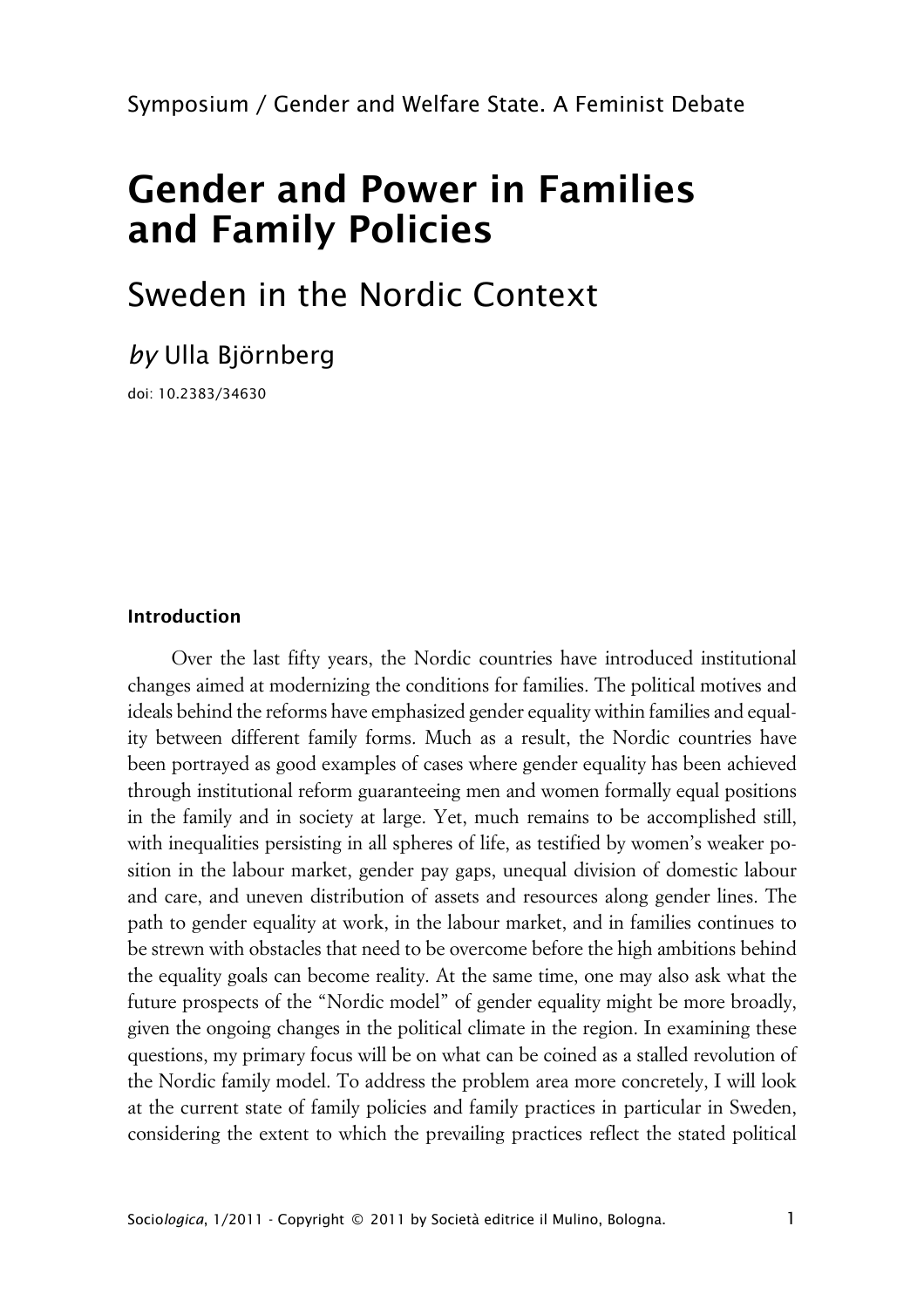ideals. While the data used in this analysis derives from Swedish sources, references are made to the other Nordic countries as well.

#### **xThe Nordic Model in Family Policy**

In the Nordic countries, family policy has been regarded as one of the strategic priorities for achieving gender equality. Indeed, since 1987 a joint approach has been adopted in the area based on Nordic cooperation. Family policy in these countries has formed part of the general social-democratic model of welfare emphasizing economic growth, redistribution of wealth, social rights, and social security. Recent comparative studies on Nordic family and welfare policies have concluded that also the social policy models in the Nordic countries form a cluster more generally, distinct from those applied in other European countries [Bradshaw and Hatland 2007; Ellingsaeter and Leira 2006; Melby, Ravn, and Carlsson Wetterberg 2009]. The overall model incorporates the following features: To foster the economic independence of all citizens, employment is considered a fundamental right. Taxation is based on individual income and, correspondingly, the universal social insurance system provides compensation for loss of income for individuals, regardless of family income. While all parents have an equal right to paid parental leave, the parental leave scheme, in keeping with the principle of employment, provides *income compensation for the person on leave* while non-entitled persons receive a lower flat-rate benefit. The parental leave scheme is also in principle gender neutral, even if at the same time it is taken for granted that the responsibility for taking care of small children belongs primarily to the mother. In recent years, more attention has been devoted to the *caring responsibility of fathers*, today stressed through the regulations governing parental leave. In Sweden, Norway, and Iceland, a father's quota has been introduced in the paid parental leave scheme, reserving two to three months of the total parental leave time for fathers. The objective of this new legislation is to induce parents to share the caring work for their children more equitably by individualizing parental leave. *Defamilization* is a catchword for measures aimed at facilitating women's employment and relieving families (women) from the burden of care responsibility for dependent family members through state subsidies and public provision of care. Care policies in this connection have mainly centred on measures such as public provisions for both the children and the elderly.

Another common feature in the family policies of the Nordic countries is the way parental relationships are regulated after divorce (or separation). Joint parental custody has been the main rule, with visitation rights and decisions about which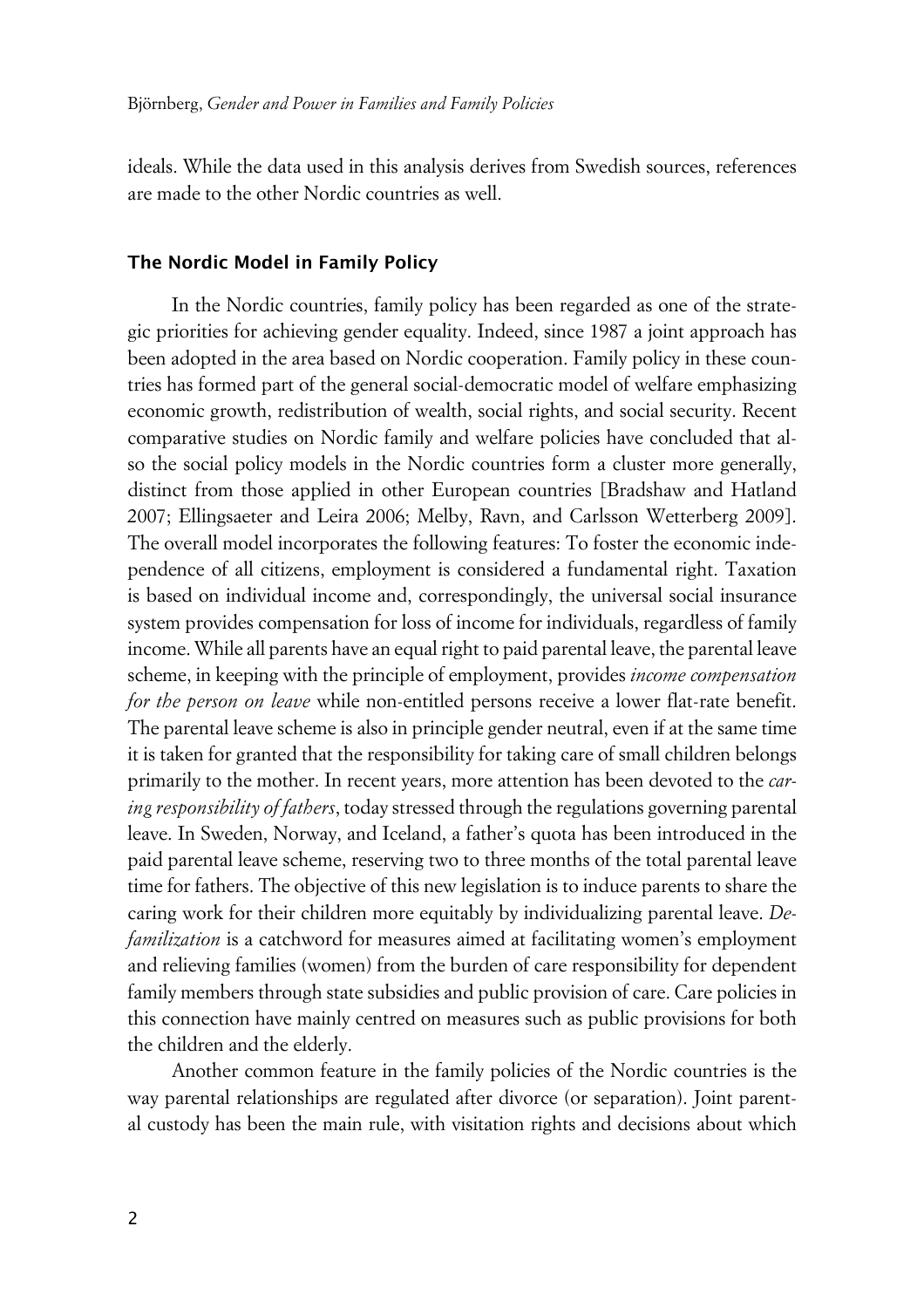parent the child or the children shall live with being normally settled between the partners, although they can also be subject to public regulation and supervision by authorities. The non-resident parent, usually the father, has a right to regular contact with the child, and sanctions can be used if the resident parent (usually the mother) fails to cooperate adequately. The biological aspect of parenthood has a strong foothold in Nordic legislation, leaving social fathers and mothers almost without rights and obligations as a consequence [Hatland and Mayhew 2007]. In practice, it is the mothers who are obliged to guard the rights (or the obligation) of the child to socialize with the other parent, while the same is no more than optional for the fathers [Bergman and Hobson 2002; Eriksson 2003]. In this and other respects, too, the *rights and interests of children* have been increasingly put to the forefront, especially following the ratification of the United Nations Convention on the Rights of the Child in 1990.

Some country differences in parental leave arrangements can nevertheless be discerned. The length of the parental leave period and the exact level of the income replacement, for instance, vary from one country to another. While the total leave period is at least one year in all of them, it is somewhat longer in Sweden and Norway than in Denmark and Iceland. In Denmark and Sweden, there is a greater emphasis on institutional childcare also for children under three years, compared to Finland and Norway where, through a child home care allowance, parents are provided with the option of caring for their children at home over longer periods [Duvander and Lammi-Taskula 2010].

Denmark has been somewhat lagging behind in granting statutory rights to parental leave to men. There the "daddy quota" was first introduced and then abolished, based on arguments in favour of free choice [Borchorst, 2006].

In Norway, a more maternalist and child care-oriented approach in family policy has been the norm. According to Ellingsaeter [2006], the policies to promote gender equality in the country have facilitated the possibilities for both dual earning in families and parental care. Ellingsaeter suggests that "parents" practices institutionalise work and family as "separate spheres" and reproduce gender difference to a considerable degree, in both childcare and worklife" [*ibidem*, 125]. In Finland, too, there is a system of child home care allowance, owing in part to lack of child care facilities (as in Norway). The trend there has been for children below two to be increasingly cared for at home, while for older children institutional child care remains more common [Duvander and Lammi-Taskula 2010; Forssén, Jaakola and Ritakallio 2008]. Contrasting with the other Nordic countries, family policy in Iceland started attracting greater political attention only relatively late, in the 1990s. In terms of the father's quote, Iceland has nonetheless been the more radical in its approach, with fathers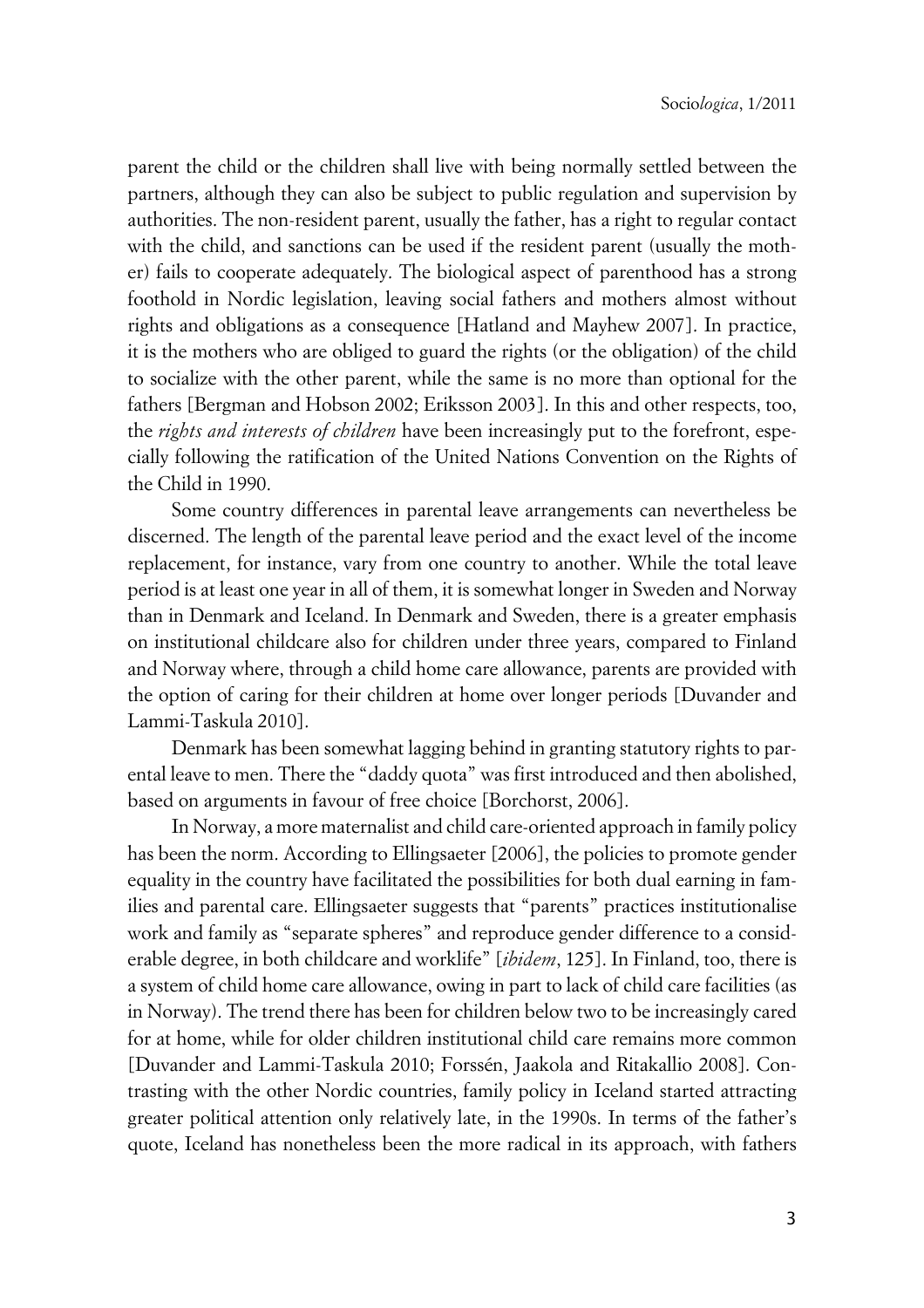having an independent right to three months of paid paternal leave. The mothers have a right to the same, on top of which the parents have an additional three months to be shared freely between them [Duvander and Lammi-Taskula 2010].

#### **xGender Order in Family Practices**

In the Nordic countries, any comparisons as to how parental leave is used by men and women are complicated by the fact that the institutional regulations in the countries often vary in quite complex ways. The applied care policies give different incentives for parents regarding how they want their children's care work to be organized, which is also the intention. In Sweden, for example, the incentives for men to take parental leave have been relatively effective, with 44% of the Swedish men taking at least some parental leave days in 2009, compared to 38% only nine years earlier. The corresponding figures for paid parental days were 22% in 2009 and 12% in 2000 [Statistics Sweden 2010]. In the countries where sharing of the parental leave is promoted through specific incentives (i.e., months are lost if no sharing takes place), a more equitable sharing has resulted. The general pattern, however, is for fathers to only take the time allotted to them but not more [Gislason and Eydal 2010; Gupta, Smith and Verner 2006; Ostner and Schmitt 2008; Vuori 2009]. Altogether, the data show that, in all the countries considered, the father's quota has had a significant impact on the extent to which fathers take parental leave [Brandth and Kvande 2003; Duvander and Lammi-Taskula 2010]. However, the home care allowance is mostly drawn by women with low education, probably because the sums paid out are quite low and lower-educated women tend to have a weaker position in the labour market, leading to financially less rewarding jobs [Eydal and Rostgaard 2010a]. The educational level of the couple also seems to affect the sharing of the parental leave. Parents with a higher level of education and a higher level of income tend to share more often, while parents with lower education and lower income levels share less. In addition, public sector employers appear to have a more supportive attitude towards fathers' taking parental leave, making sharing easier for parents employed in that sector [*ibidem*]. It has, however, also been noted that a substantial share of men take parental leave while the mother is still at home. This may be owing to the dominant attitude among parents and employers in the Nordic countries that still presents mothers as the main carers who are basically obliged to care for their small children, whereas for men to decide to do the same is generally viewed as a matter of a choice. The father's quota, however, sends a message that fathers have a right which employers must respect.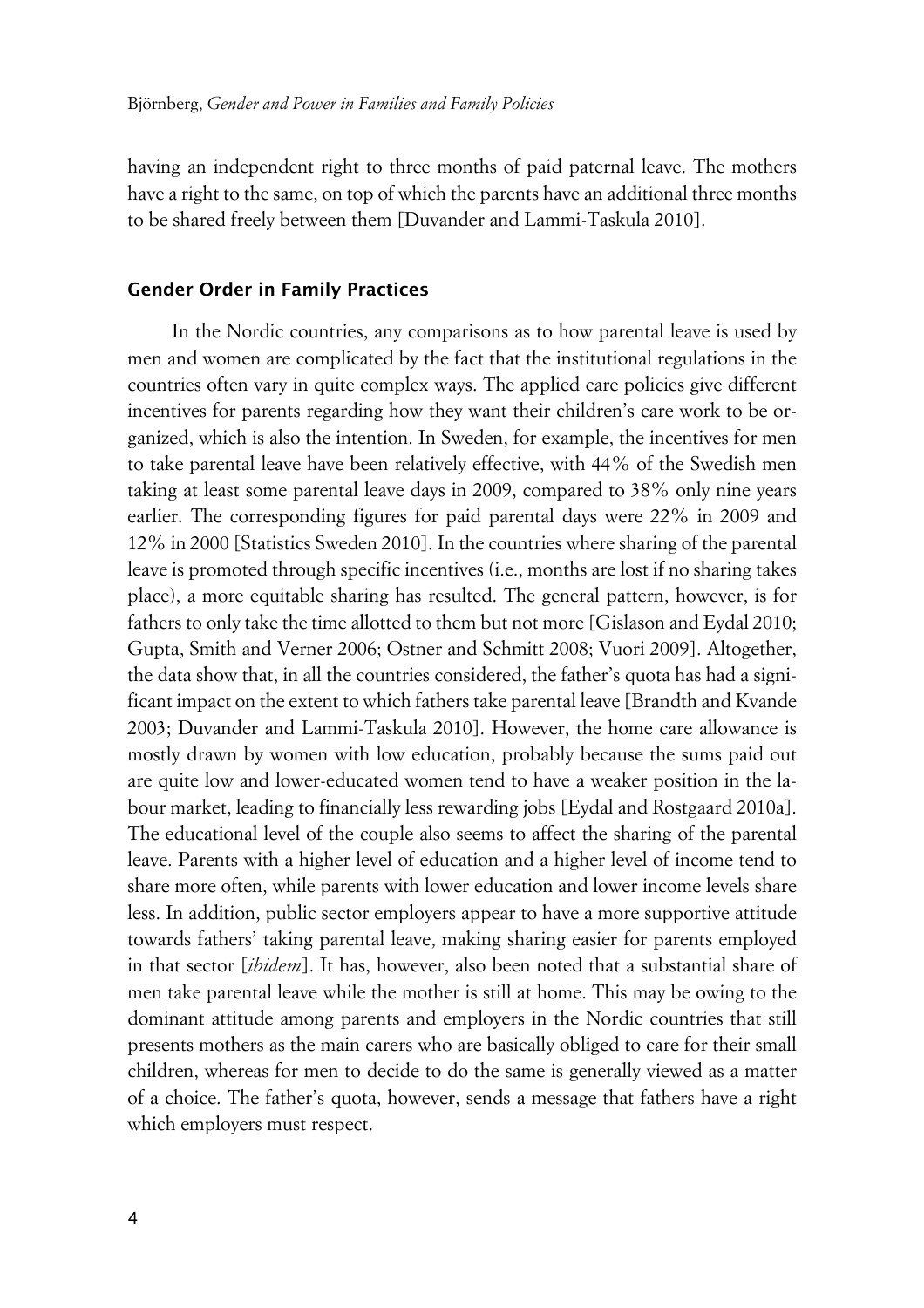The persistence of the traditional gender order is also reflected in the sharing of domestic work and the care of older children. In Sweden, a comparison of how households allocated time to unpaid work in 1990 and in 2001 shows the time that women spent in unpaid domestic work each week to have decreased by 4.5 hours during the period. This decrease, however, mainly involved time allocated to household chores and not time devoted to child care. Meanwhile, the amount of time that men spent in domestic work and child care was about the same in both years, although men with pre-school children had reduced their work week by four hours, probably because they took parental leave more often. Men with children in school age increased the time they spent in child care by almost one hour per week. Men with pre-school children did the same amount of domestic work regardless of whether their partners worked full time or part time, while women did less domestic work if they worked full time [Statistics Sweden 2003].

Couples establish families driven by love and a wish for togetherness. The notion of power is generally not present in their understandings of family; rather, the idea of good family life is based on a presumption of mutuality. Various qualitative studies on how the division of caring and domestic work is negotiated in Nordic households [i.e. Björnberg and Kollind 2005; Magnusson 2006; Plantin 2001] show there to be a positive attitude towards gender equality in general. However, people have different perceptions of the meaning of gender equality as an ideal. There seem, furthermore, to be different understandings of what practicing gender equality actually means: for some, it may mean accepting active negotiations about the sharing of household duties with the roles and duties of each individual explicitly determined, while for others it may simply entail that the partners do what needs to be done without much overt discussion, under the assumption that they feel a joint responsibility for the well-being of the family and manage the domestic chores accordingly.

Despite all the evidence of conflicts and clear injustices involved in the division of labour and the distribution of resources within families, both men and women living in couples perceive themselves as fairly equal. Their judgments regarding equality are based on several criteria, with different spheres of the relationship weighed against each other. One may, for instance, feel equal in the relationship merely because both partners participate in household chores and child care, regardless of how fair and equitable the division of labour actually is. Alternatively, there may be a general agreement on how things are to be taken care of, with the result that unnecessary conflicts are avoided and less pleasurable tasks can be swapped with more pleasurable tasks. One can also feel equal owing to one's belief that things will even out in the long run [Björnberg and Kollind 2005].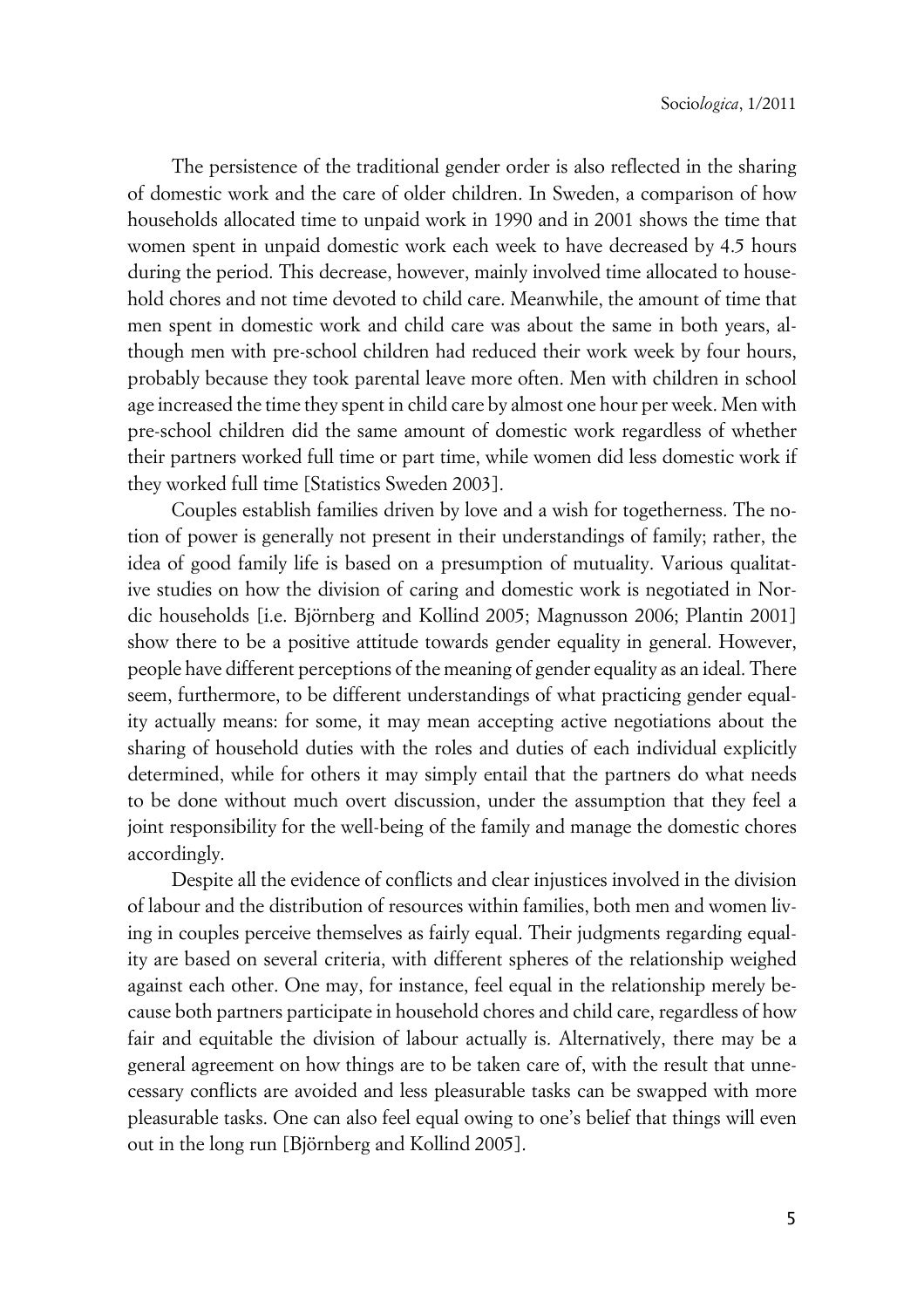Perceptions of equality are also linked to different understandings of togetherness and the relation that these understandings have to views of justice. Equality and togetherness are also associated with how couples manage conflicts and tensions in terms of interests and perceptions of relationship rules concerning division of labour, consumption, allocation of money, and relationships with the children. The relationship and interaction between individuality, togetherness, and equality is thus central for how these notions are understood and put into practice, which process, moreover, is not gender neutral. Women tend to feel guilty and emotionally obligated to maintain gendered family work patterns, whereas men can take a more rational approach with the gender order allowing them a wider scope of choice. The power hierarchy affords men the right to determine the terms of their engagement and participation: men assume a right for themselves to break any existing agreements if for some reason they think they no longer can or need to abide by them. In the daily stream of events and activities, new priorities of commitments are then created. The partners may believe that the responsibility has been temporarily suspended, but with time temporary actions become permanent habits and routines. Regardless of what was actually agreed upon during the negotiation of household responsibilities, applying relational ethics in the spirit of mutual respect and some type of impartiality in the situation may then be sufficient to allow for a perception of justice to emerge [Kellerhals, Modak, and Perrenoud 1997].

Creation of togetherness and avoidance of conflicts and nagging characteristic of long and repeated discussions is one way of "doing gender" in this context. Studies on the "rhetoric of inequality" [Magnusson 2008] have brought up different ways of arguing against "doing equality" and how equality is frequently seen to contradict with the ideal of togetherness and happiness in the relationship. Magnusson [*ibidem*, 83] has shown how arguments serving one's own interests come to be construed as "facts" by either partner, identifying at least "seven [interpretative] repertoires that in practice delegitimated gender equality as not being a worthwhile ideology and an acceptable goal." These were centred, among other things, on "practical considerations," the career of the male partner, the ideal of being a good mother, and conflict avoidance [*ibidem*].

Unequal division of domestic work and caring is not talked about in terms of domination and subordination in the family context unless there is male violence involved. Couples tend to regard their "specific" situation as a combination of preferences and priorities. While the problem may then be a private one, it is nonetheless linked to the ways in which work life is set up and organized differently for men and women.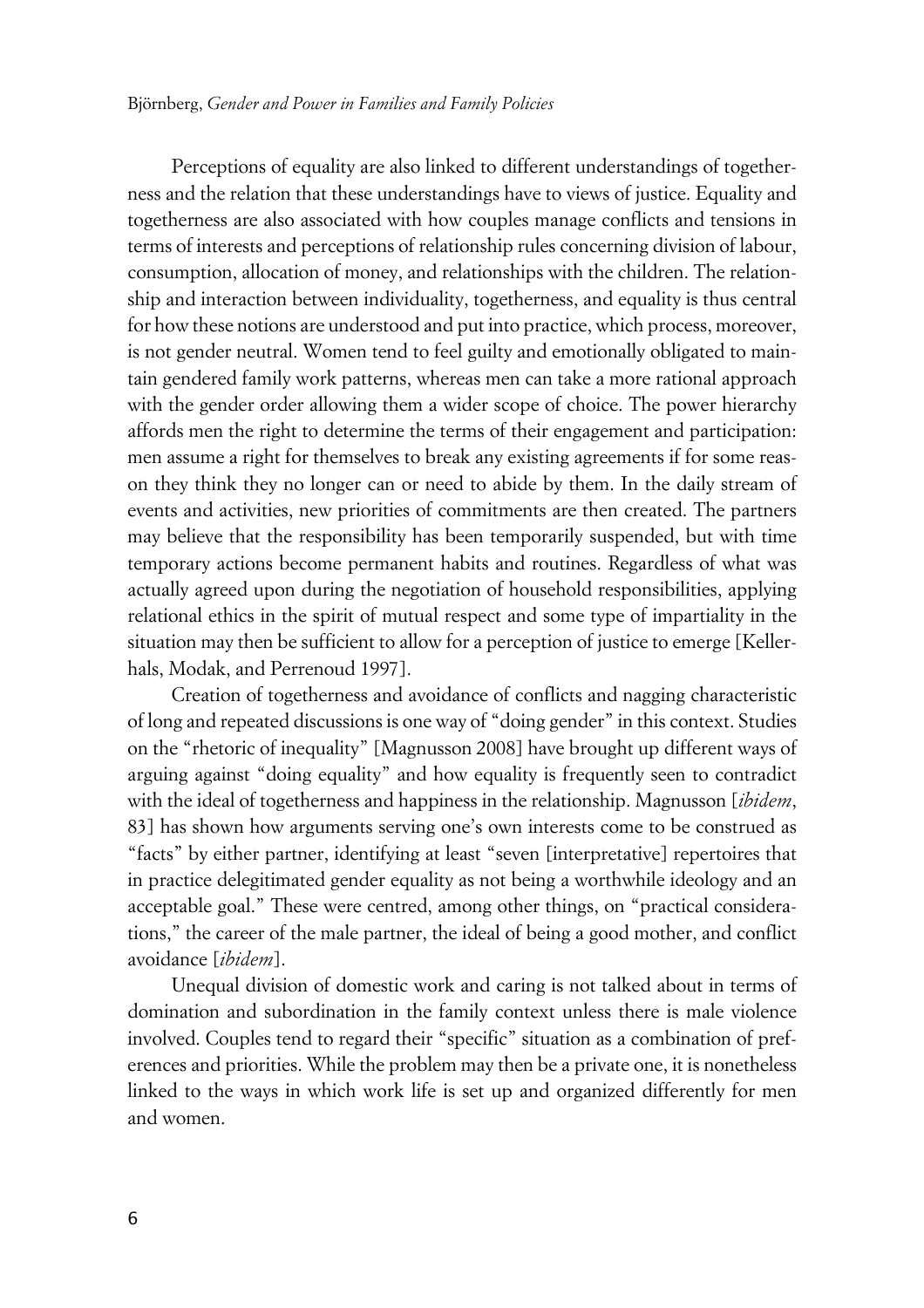Despite institutional interventions to alter them, gender practices and structures seem highly resistant to change. This, to be sure, does not to mean that nothing has changed: on the structural and cultural levels, much is today different, with new ways of thinking about gender equality and new attitudes towards gender equality taking hold. The power of men over women in families, furthermore, is no longer protected by law. Yet, the male power continues to be anchored in a gender order that grants men greater freedom to pursue their careers and make more money, while being taken care of in the household. At the same time as men have been relieved of the burden of having the sole responsibility for economic maintenance and key decisions, women have been confronted with the obligation to work without nevertheless being relieved of their full responsibility in caring for others and running the household at home.

### **xGender Equality in Labour Market Policy, Care Policy, and Family Policy**

In an international perspective, the institutional reforms in the Nordic countries have been regarded as landmarks in the advancement of gender equality. The policies developed under the Nordic model have been labelled as "women friendly," intended as they have been to facilitate women's entry into the labour force while encouraging men to share more in the private sphere of the home [Swedish Government 2005]. Yet, the outcomes of the model leave ample space for women and men to reproduce the traditional gender structure.

To begin with, labour market segregation remains pronounced and is difficult to overcome. Even with the ongoing privatization of the public sector that in Sweden has substantially increased the number of women working in the private sphere, women continue to work mostly in the public sector or in service occupations. Nordic statistics also show that, since 2000, the share of part-time workers among women has increased in all countries of the region. In Norway and Sweden, slightly more than 40 per cent of all women in the adult labour force currently work part time, while in Finland their share is somewhat lower [Agerskov 2010]. Moreover, the pay gap between women and men remains significant at all levels of the workforce. In 2009, for example, Swedish women made 15% less than Swedish men, faring thus only slightly better than their counterparts in the European Union, where the gap was at 17% [Eurostat 2009].

Studies on the Swedish power elite have shown women to occupy no more than 26% of the top positions in the country's economy, politics, and culture. The corresponding figures for Norway, Denmark, and Finland are 17, 12, and 13%, respectively [Göransson 2007]. With the exception of politics, men continue to dom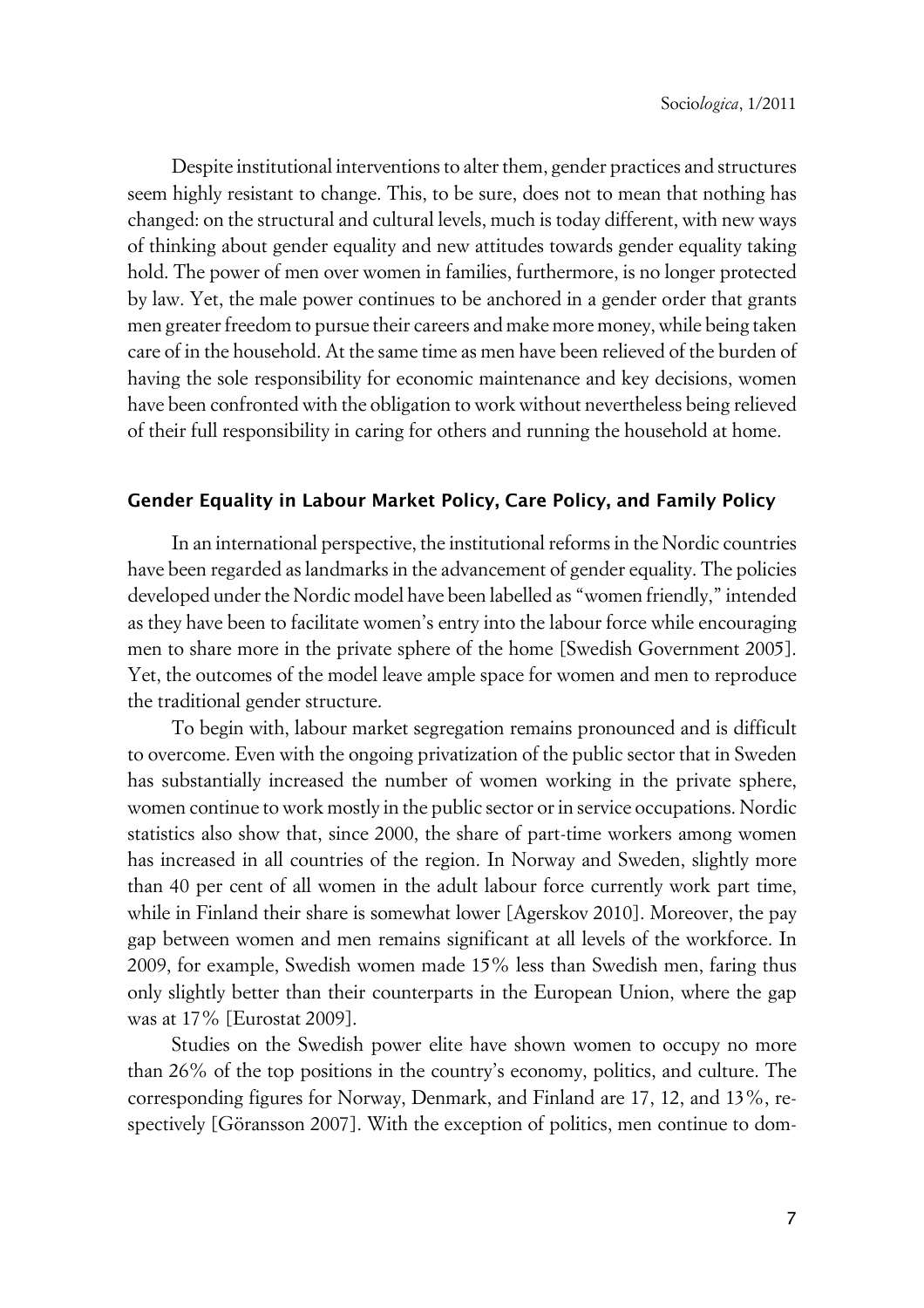inate all spheres of societal life. The fields where male domination is the strongest are business, science, and culture. In the field of business, the share of women in top positions is currently 5%, compared to 45% in politics. While the representation of women in these positions has increased over the last twenty years, especially in politics, the overall situation has remained largely unchanged. The different fields follow their own logics of functioning, including their particular mechanisms of recruitment and exclusion [*ibidem*]. These logics are linked to the ways in which competition for powerful positions within them operates. Within the field of business, for instance, the top positions are allocated on collegial grounds with social and family networks playing an important role, whereas in politics the recruitment processes are usually more transparent and based on general elections. The greater the openness of the recruitment process, the more the opportunities are opened up for larger segments of society, including women [*ibidem*].

As Göransson [*ibidem*] has shown, approximately 40% of the women in elite positions in Sweden grew up in families where both the mother and the father held high-ranking positions or worked in high-prestige occupations, whereas their male colleagues predominantly came from male-breadwinner families. The women in question, in other words, had drawn on cultural capital transmitted by their mothers and fathers. The men in top positions were notably often married to women who were not pursuing a career but instead had assumed all responsibility for caring for the family and the children. While the men in the study did not take parental leave, all of the women had done so. The women who were married generally carried the main responsibility for the family and domestic chores; almost 33% of the women participating in the study, however, were single mothers.

These few examples are consistent with the findings of other studies, and they are in line with the theoretical explanations put forward by gender scholars working in the field. Risman [2004, 432], for instance, has argued that while actions are a function of interests, the ability to choose is patterned by the social structure, including its built-in gender stratification system. Gender is a structure deeply embedded in society, one that is reflected in institutions and cultural rules and norms and makes itself manifest, for example, in the tendency of individuals to identify themselves by their gender to meet interactional expectations in social encounters. Categorization by sex is almost always intersected with the hierarchical order underlying male dominance and sustaining male privileges over the female gender.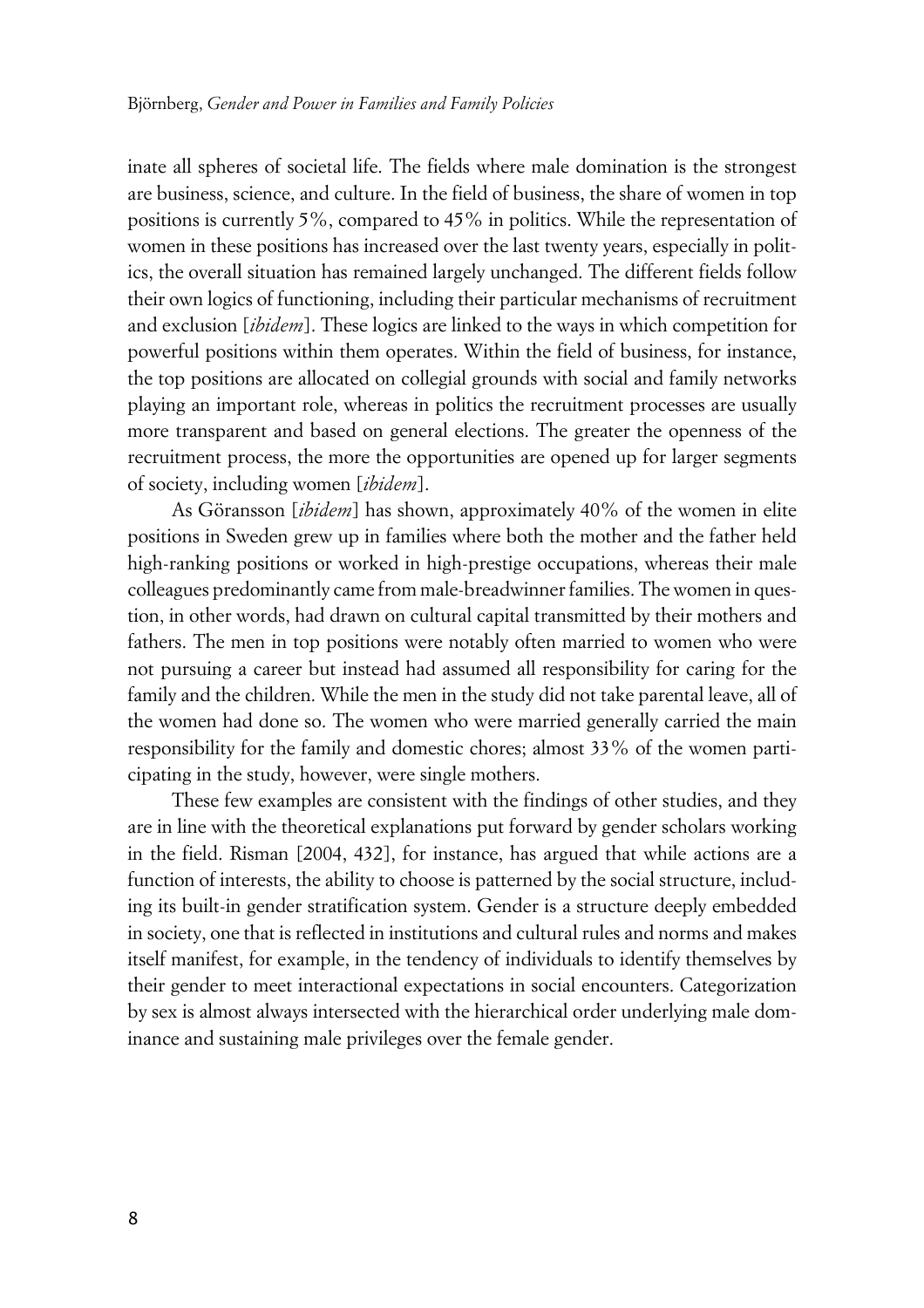### **xA Stalled Revolution?**

In Sweden, the question of gender equality began to be framed in political discourse as a matter of unequal *power* beginning in the 1990s. The most significant aspect of this transformation was that men were now openly identified as a gender category with its specific interests and the power to define what is normal and what is deviant [Eduards 2002]. One of the most difficult issues to acknowledge, however, was the tendency of male power to breed male violence, and the extent to which this constituted a social problem [*ibidem*]. A state commission studying male violence against women nevertheless concluded that male violence was to be examined in a broader structural context of male power and the subordination of women [Swedish Government 1995]. Counteracting men's violence against women has been a strong priority of the country's current government, resulting, among other things, in a 2007 action plan for combating violence against women. The plan is geared primarily towards providing education and information to professionals who in their work come across or deal with the problem. Until now, however, the programme has focused solely on the victims. A recent evaluation report concluded that the initiatives taken under it have contributed to an increased awareness of the problem among professionals working with victims of gender-based violence [Swedish National Council 2011]. While violence against women has not decreased, more women today bring their cases to the police and the courts.

A 2005 special report commissioned by the then Social Democratic government suggested that any policy aimed at reducing gender inequality be pursued on two separate tracks. Firstly, it was seen as necessary to restructure the country's parental leave system and improve the working conditions of women. The report authors argued that the great flexibility that the current scheme allowed, in terms of how the parental leave period could be divided between the parents and the option it gave for the mothers to use up almost all of the leave days allotted to the couple, had sent the wrong message that child care was optional for men but an obligation for women, in the sense that mothers have the main responsibility for the care of children. Long parental leave was now seen as an obstacle in the efforts to improve women's position in the labour market. Together with part-time work, it was argued, it served to cement women into their tradition role as caregivers and providers of domestic work, helping to reproduce the prevailing attitudes that portray women as more committed to family than work. Full-time employment, the report claimed, was firmly established as a symbol for work commitment, and it was primarily associated with masculinity and regarded as a normative standard. The report authors concluded that through a reconstructed parental leave system a message could be sent that men, too, have a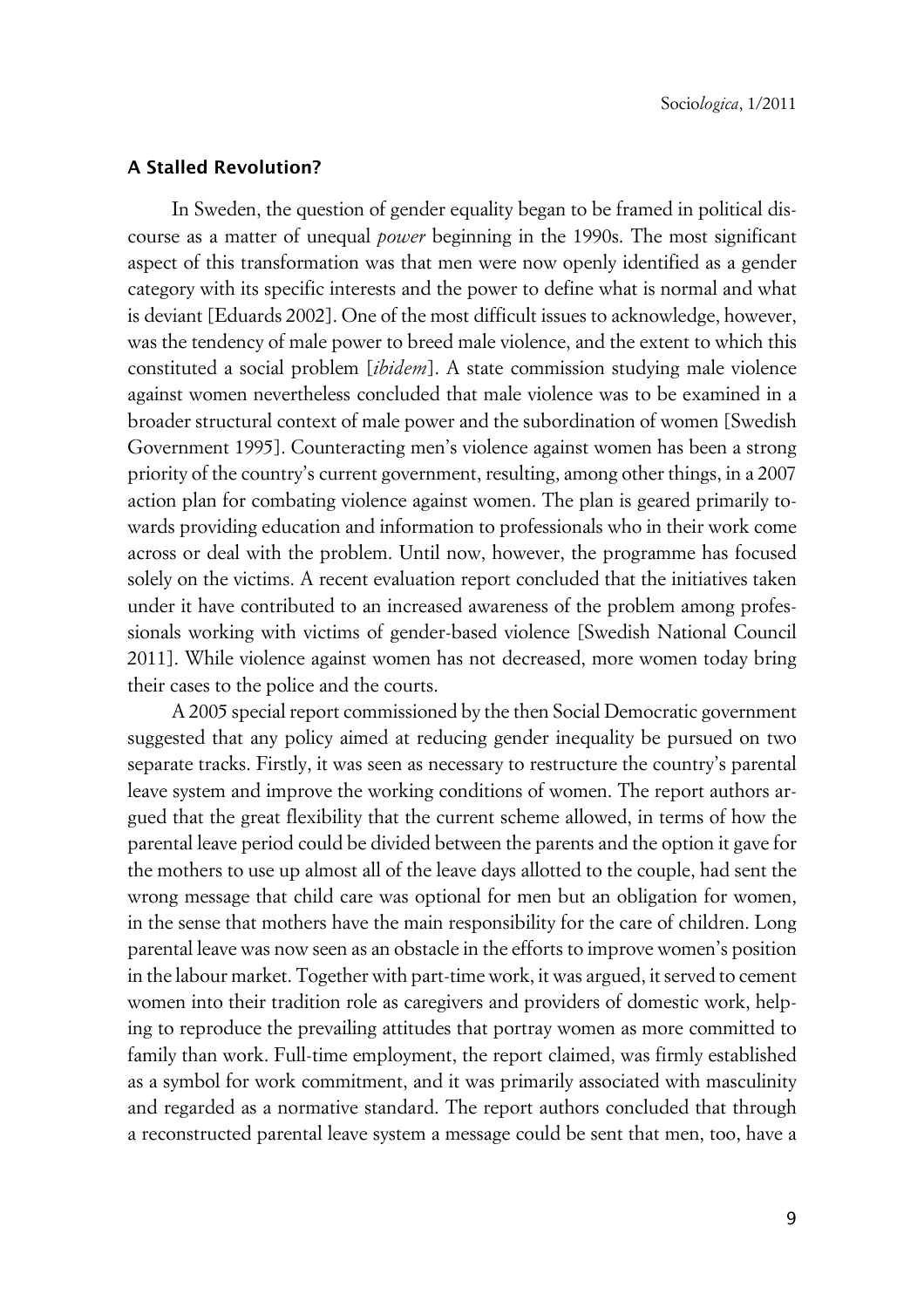parental responsibility and even an obligation to provide care; there should be no free choice allowed to fathers as to whether to take parental leave or let the mother use up all the leave days allotted to the couple. This was a message that needed to reach all the parties involved: the mothers, the fathers, and the employers. Parental leave, the report proposed, therefore had to be individualized in the sense that it should be more evenly divided between the two parents without simply leaving it to the partners to decide how they prefer to dispose of their allotted days [Swedish Government 2005]. For this purpose, the father's quota needed to be expanded. Following the election of the new centre-right government in the country in 2006, however, any proposals for a fifty-fifty parental leave solution have been turned down by all political parties in the country, with the exception of the Left Party (Vänsterpartiet). Key arguments against these proposals have been that a reform along these lines would violate the parents' freedom of choice, or their right to make their own decisions about how to share child care. Nevertheless, in 2008 the government went on to introduce a "gender equality bonus," a financial incentive for parents to divide parental leave more equally that all the same has thus far failed to produce any tangible results .

Secondly, the report authors stressed that in order to counteract gender inequality, it was also important to not only raise awareness of the negative aspects of gender inequality (and the positive aspects of gender equality), but also break habits that contribute to reproducing gender equality structures. In view of the gendered practices discussed above, the important areas to be targeted in this respect would seem to be those where informal processes permit wide scope for discretionary action while providing little transparency. The household is one such area, with women still today ending up carrying the main responsibility for domestic work and family, even in dual-career households. Despite all the initiatives to reform practices in families, the gendered division of domestic labour has proven remarkably resistant to change. The current government in Sweden, for example, has introduced public subsidies for the purchase of private services for the household, with three main motives behind the measure: to encourage women to pursue a career, to create work opportunities for immigrants (mostly women) and young, less-educated individuals experiencing difficulties in entering the labour market, and to legalize the shadow market for household work. The introduction of this tax reduction was highly contested in political debates in the country. While it may certainly be viewed as beneficial to some individuals and families, it can equally well be seen as merely passing the problem to another group of women. It also strengthens the existing gender patterns among social classes, as it is primarily the better-off women who can afford to purchase private services to begin with [Sköld 2009]. Moreover, the reform can hardly be proposed as a solution for gender equality more broadly, given that the privately contracted work will be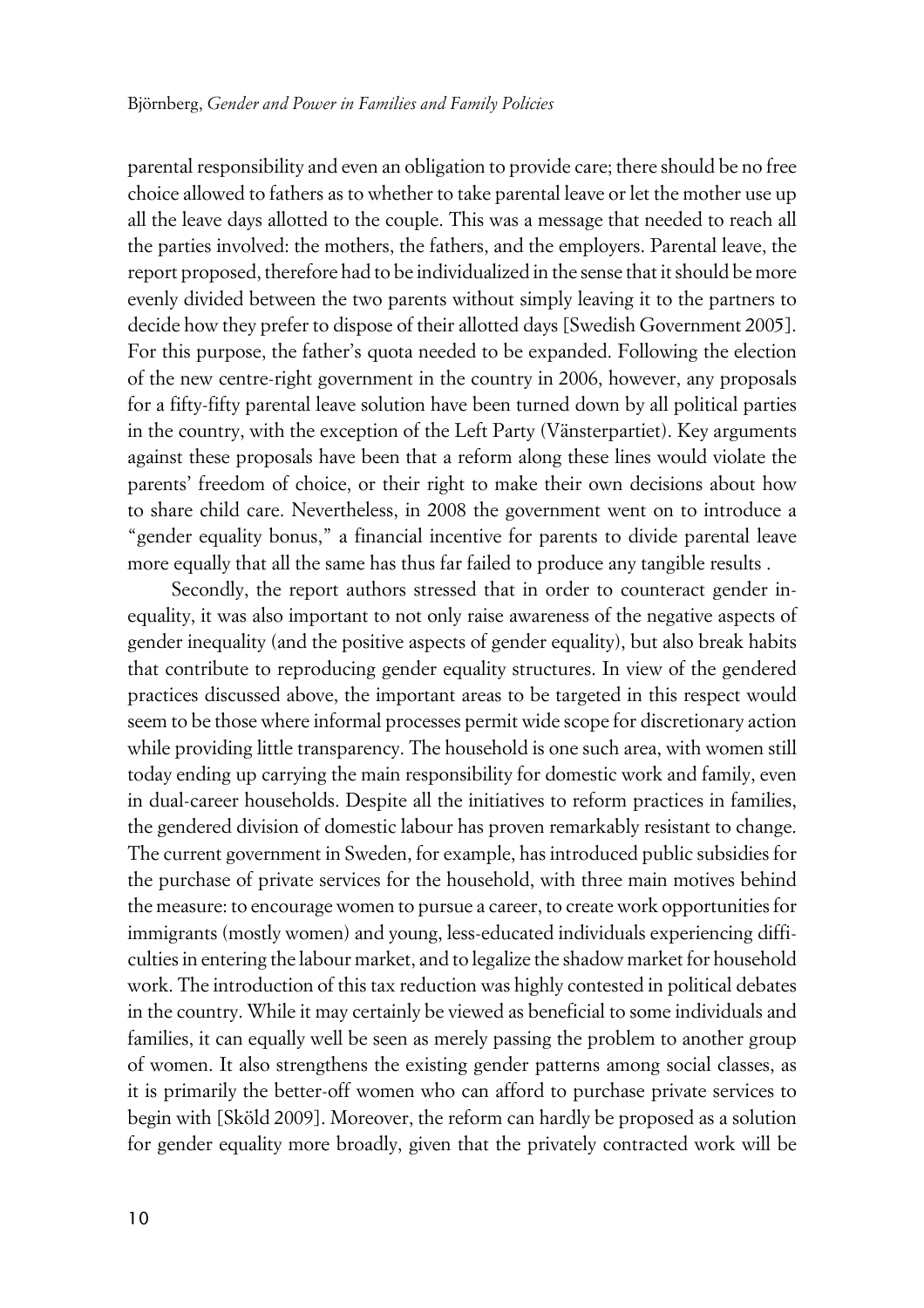performed by other women at low cost, which ensures that the maintenance of the domestic sphere will continue to be assigned low value, perhaps even lower than at present. In other words, it is likely to only reproduce and reinforce a gendered labour market. At the same time, however, the reform is also of importance, in that it shifts the focus towards more long-standing situations for families past the early period when they still have small children to care for. Sharing parental leave is important, and the reforms that encourage fathers to take part in caring for their small children have had a positive impact. Yet, given that practices in households develop over time, greater emphasis needs to be placed on other measures as well.

Another contested area in family and care policy concerns the child home care allowance. Introduced in Norway, Finland, and Sweden<sup>1</sup> as an alternative enabling parents to choose between institutional and home-based care for their children, it has been criticized for doing little to address gender and class inequality, since the option is targeted mainly for women with low-income jobs. Arguments in favour of it, on the other hand, have used freedom of choice as a catchword to portray the new arrangement as serving the best interest of the family and/or the child.

While the formation of the Nordic model must be viewed primarily as an accomplishment of the reform-minded left, it is important to stress that, in general, the initiatives aimed at strengthening women's labour participation and public care policy have been supported across the political spectrum even during times of economic crisis, as in the 1970s, the 1990s, and in 2008 [Eydal and Rostgard 2010b]. As pointed out by Ellingsaeter and Leira [2006], the severe economic recession of the early 1990s paved the way for more neoliberal currents to gain ground in the region, bringing an emphasis on flexibility and choice, privatization, and opposition to tax increases. So far, however, the new thinking has not left its mark on the basic framework created in the preceding decades. While it is possible to regard the introduction of the child home care allowance as a socially and politically conservative move, the same cannot be said of the father's quota, notwithstanding the fact that its introduction in Sweden was the work of a centre-right government. In the years to come, there will be a great need for a qualified labour force, and women today are especially well educated. The country's current neoliberal government is set on putting all able-bodied citizens to work and making them contribute to the paid economy, and is thus unlikely to introduce new policies that reduce the incentives for work among women.

Given the current government's strong emphasis on workfare policy, it is, however, necessary to analyse how working conditions are developing for women. In Sweden, the standard of living of single mothers has not improved since the 1980s.

<sup>&</sup>lt;sup>1</sup> It was briefly introduced also in Denmark before being abolished.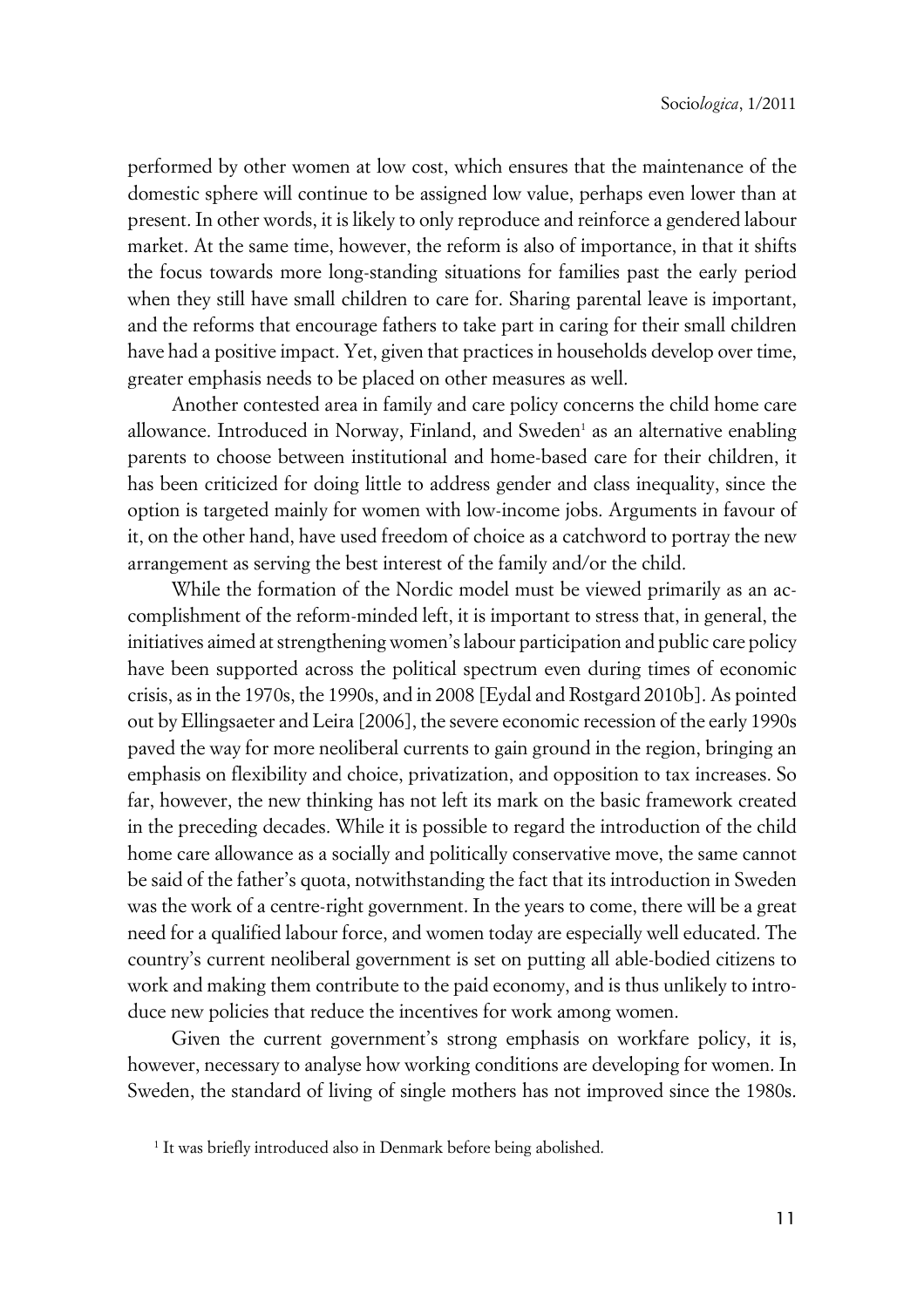The unemployment rate is highest among young women, who, when employed, are also more likely to work in temporary and non-voluntary part-time jobs, receiving uniformly lower pay. The women also shoulder the primary responsibility for domestic work in their families. The public sector has been generally more family friendly, although salaries are typically low, with the discrepancy between private and public sector workers having only widened due to efforts to curtail public expenses. Organizational reforms aiming at further privatization of service work have partly improved the salaries for some categories of women, but not for those with the lowest pay.

Family and care policy has thus far targeted the two-generation family of parents and their dependent children. However, the extended family is more and more coming into focus, especially with the increasing care needs of an aging population. While, in the Nordic model, the responsibility for eldercare rests with the municipalities, reductions in public support for the elderly have made assistance from close kin to grow in significance, at least in Sweden. So far, the trend has not been recognized by policy makers as an issue of work and family life balance. The development towards greater participation of families in eldercare, however, has obvious consequences for gender equality, given that it is mostly women who take on the additional responsibilities, with repercussions for their work situation [Szebehely 2005]. While in principle eldercare is not a family responsibility, in practice adult children frequently do, and are also increasingly more expected to, assume a significant role in the organization of eldercare. In consequence, care policies can be expected to more and more become arenas where urgent societal issues are thematized and tackled in the coming years.

In her comparative analysis of gender policies in the Scandinavian countries, Borchorst traces back the failure of gender equality policy in Denmark to win wider support among political parties to the economic crisis that hit country in 1973. Under the impact of the crisis, the broad political consensus that existed about gender equality in the country was undermined, with the result that gender equality has largely fallen out of the political agenda and gender has failed to become recognized as a relevant political category [Borchorst 2009, 38]. In Nordic comparison, Danish policies have gone furthest in promoting a dual breadwinner model supported by defamiliarization [Borhchorst and Siim 2008].

Of all the Nordic countries, gender equality has featured most prominently in the political agenda in Sweden and Norway, probably owing to the fact that socialdemocratic ideals have traditionally been the strongest in these two countries. Compared to Denmark and Finland, gender research in Sweden and Norway has also been more closely linked to gender equality policy. However, the political landscapes of the Nordic countries have begun to change, and the consequences of these changes have already affected the pace of the reform process towards greater gender equality.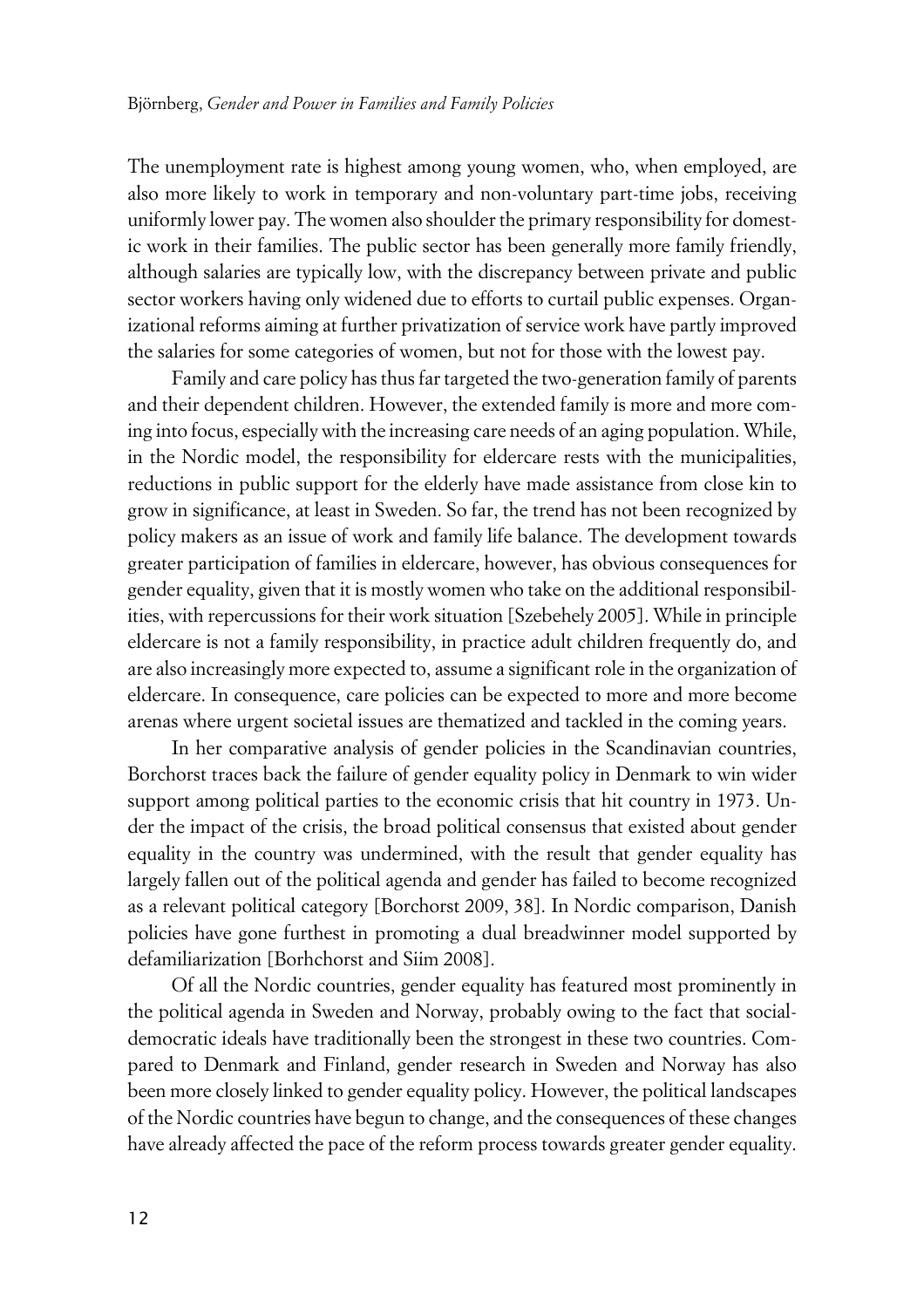The developments call attention to the gendered effects that the changes to the institutional regulation of entitlements within the respective social security systems may have. In Sweden, for instance, the regulations regarding unemployment and health insurance benefits for part-time unemployed and temporary workers have changed in ways that are likely to have differing consequences for men and women, with predictable effects on the gender equality structure.

## **References**

Agerskov, U. (ed.)

2010 *Nordic Statistical Yearbook 2010*. Copenhagen: Nordic Council of Ministries.

- Bergman, H., and Hobson, B.
- 2002 "Compulsory Fatherhood: The Coding of Fatherhood in the Swedish Welfare State." Pp. 92-124 in *Making Men into Fathers: Men, Masculinities and the Social Politics of Fatherhood*, edited by B. Hobson. Cambridge: Cambridge University Press.
- Björnberg, U., and Kollind, A.K.

2005 *Individualism and Families: Equality, Autonomy and Togetherness.* London: Routledge.

Borchorst, A.

- 2006 "The Public-Private Split Rearticulated: Abolishment of the Danish Daddy Leave." Pp.101-121 in *Politicising Parenthood in Scandinavia: Gender Relations in Welfare States*, edited by A. L. Ellingsaeter and A. Leira. Bristol: The Policy Press.
- 2009 "Women-Friendly Policy Paradoxes? Child Care policies and gender Equality Visions in Scandinavia." Pp. 27-43 in *Gender Equality and Welfare Politics in Scandinavia: The Limits of Political Ambition?*, edited by K. Melby, A.-B. Ravn, and C. Carlsson Wetterberg. Bristol: The Policy Press.
- Borchorst, A., and Dahlerup, D.
- 2003 "Dansk ligetsillingspolitik diskurs og praksis. Konklusioner." Pp. 185-204 in *Ligestillingspolitik som diskurs og praksis*, edited by A. Borchorst and D. Dahlerup. Frederiksberg: Samfundslitteratur.
- Borchorst, A., and Siim, B.
- 2008 "Women-friendly Policies and State Feminism: Theorizing Scandinavian Gender Equality." *Feminist Theory* 9: 207-224.
- Bradshaw, J., and Hatland, A.
- 2007 *Social Policy, Employment and Family Change in Comparative Perspective*. London: Edgar Elgar.
- Brandth, B., and Kvande, E.
- 2003 *Fleksible fedre*. Oslo: Universitetsforlaget.

Duvander, A. Z., and Lammi-Taskula, J.

2010 "Föräldraledighet." Pp. 29-61 in *Föräldraledighet, omsorgspolitik och jämställdhet i Norden*, edited by I. V. Gislason and G. B. Eydal. TemaNord Series. Copenhagen: Nordic Council of Ministers.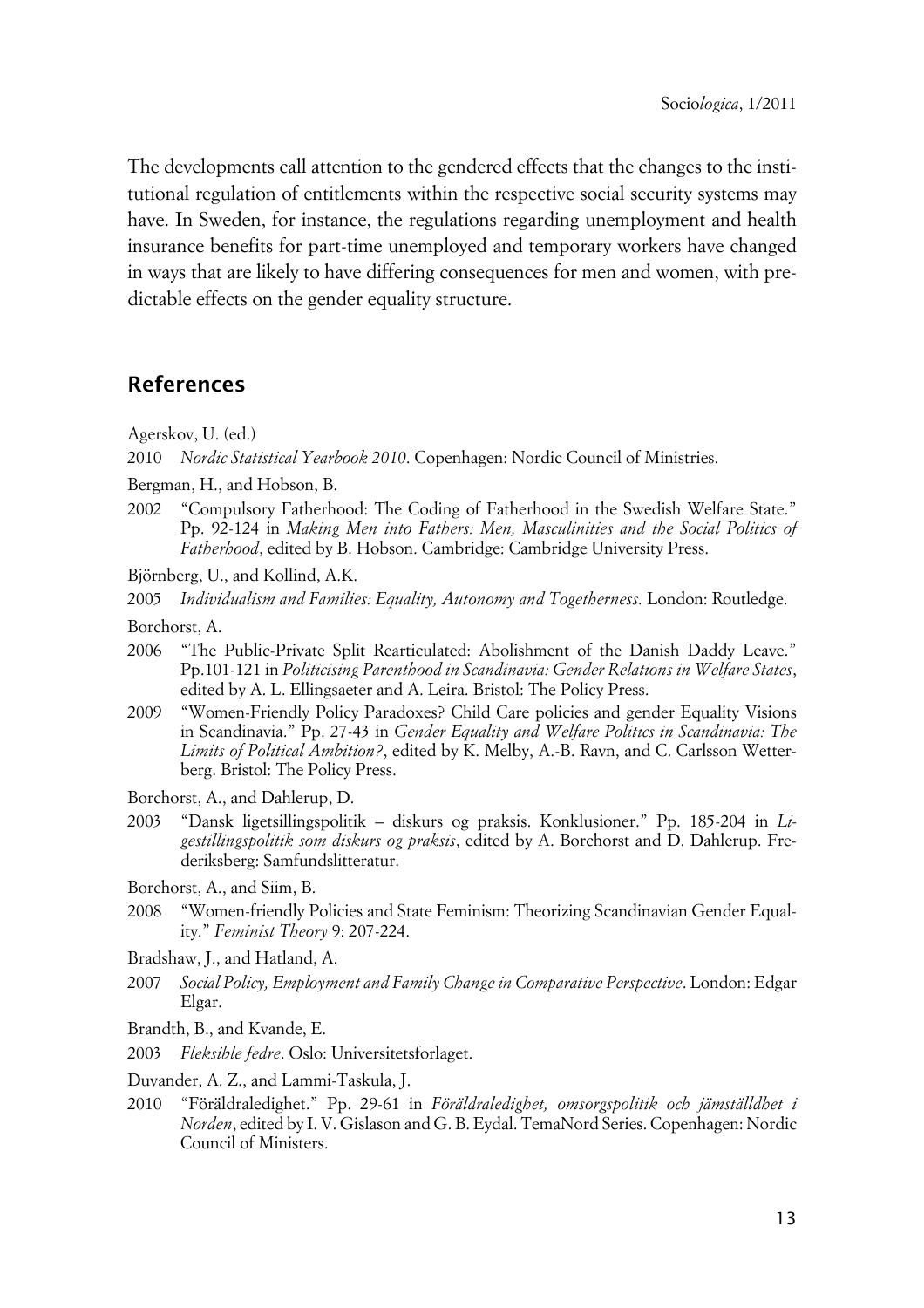Eduards, M.

2002 *Förbjuden handling. Om kvinnors organisering och feministisk teori*. Malmö: Liber

Ellingsaeter, A. L.

2006 "The Norwegian Childcare Regime and Its Paradoxes." Pp. 121-145 in *Politicising Parenthood in Scandinavia: Gender Relations in Welfare States*, edited by A. L. Ellingsaeter and A. Leira. Bristol: The Policy Press.

Ellingsaeter, A. L., and Leira, A. (eds.)

- 2006 *Politicising Parenthood in Scandinavia: Gender Relations in Welfare States*. Bristol: The Policy Press.
- Eriksson, M.
- 2003 *I skuggan av pappa. Familjerätten och hantering av fäders våld*. Stehag: Förlagsaktiebolag Gondolin.

#### Eurostat

- 2011 *Gender Pay Gap in Unadjusted Form*. [http://epp.eurostat.ec.europa.eu/tgm/](http://epp.eurostat.ec.europa.eu/tgm/table.do?tab=?table&init=??1&language=??en&pcode=??tsdsc340&plugin=??0?) [table.do?tab=table&init=1&language=en&pcode=tsdsc340&plugin=0](http://epp.eurostat.ec.europa.eu/tgm/table.do?tab=?table&init=??1&language=??en&pcode=??tsdsc340&plugin=??0?) retrieved on 2011-02-06.
- Eydal, G.B., and Rostgaard, T.
- 2010a "Dagpasningsordninger og tilskud til pasning af børn i hjemmet." Pp. 63-104 in *Föräldraledighet, omsorgspolitik och jämställdhet i Norden*, edited by I. V. Gislason and G. B. Eydal. TemaNord Series. Copenhagen: Nordic Council of Ministers.
- 2010b "På vej mod en nordisk børnepasningspolitk hvad var de politiske processer og dagsordner?" Pp. 139-169 in *Föräldraledighet, omsorgspolitik och jämställdhet i Norden*, edited by I. V. Gislason and G. B. Eydal. TemaNord Series. Copenhagen: Nordic Council of Ministers.

Forssen, K., Jaakola, A.M., and Ritakallio, V.M.

- 2008 "Family Policy in Finland." Pp. 37-57 in *Family Policies in the Context of Family Change: The Nordic Countries in Comparative Perspective*, edited by I. Ostner and C. Schmitt. Wiesbaden: VS Verlag für Sozialwissenschaften.
- Gislason, I., and Eydal, G.B. (eds.)
- 2010 *Föräldraledighet, omsorgspolitik och jämställdhet i Norden*. TemaNord Series. Copenhagen: Nordic Council of Ministers.

Göransson, A.

- 2007 "Född till makt?" Pp. 77-129 in *Maktens kön*, edited by A. Göransson. Malmö: Nya Doxa.
- Gupta, N.D., Smith, N., and Verner, M.
- 2006 "Child Care and Parental Leave in the Nordic Countries: A Model to Aspire To?" Institute for the Study of Labour, Discussion Paper No. 2014.

Hatland, A., and Mayhew, E.

2007 "Parental Rights and Obligations." Pp. 79-97 in *Social Policy, Employment and Family Change in Comparative Perspective*, edited by J. Bradshaw and A. Hatland. London: Edgar Elgar.

Kellerhals, J., Modak, M., and Perrenoud, D.

1997 *Le sentiment de justice dans les relations sociales*. Paris: Presses Universitaires de France.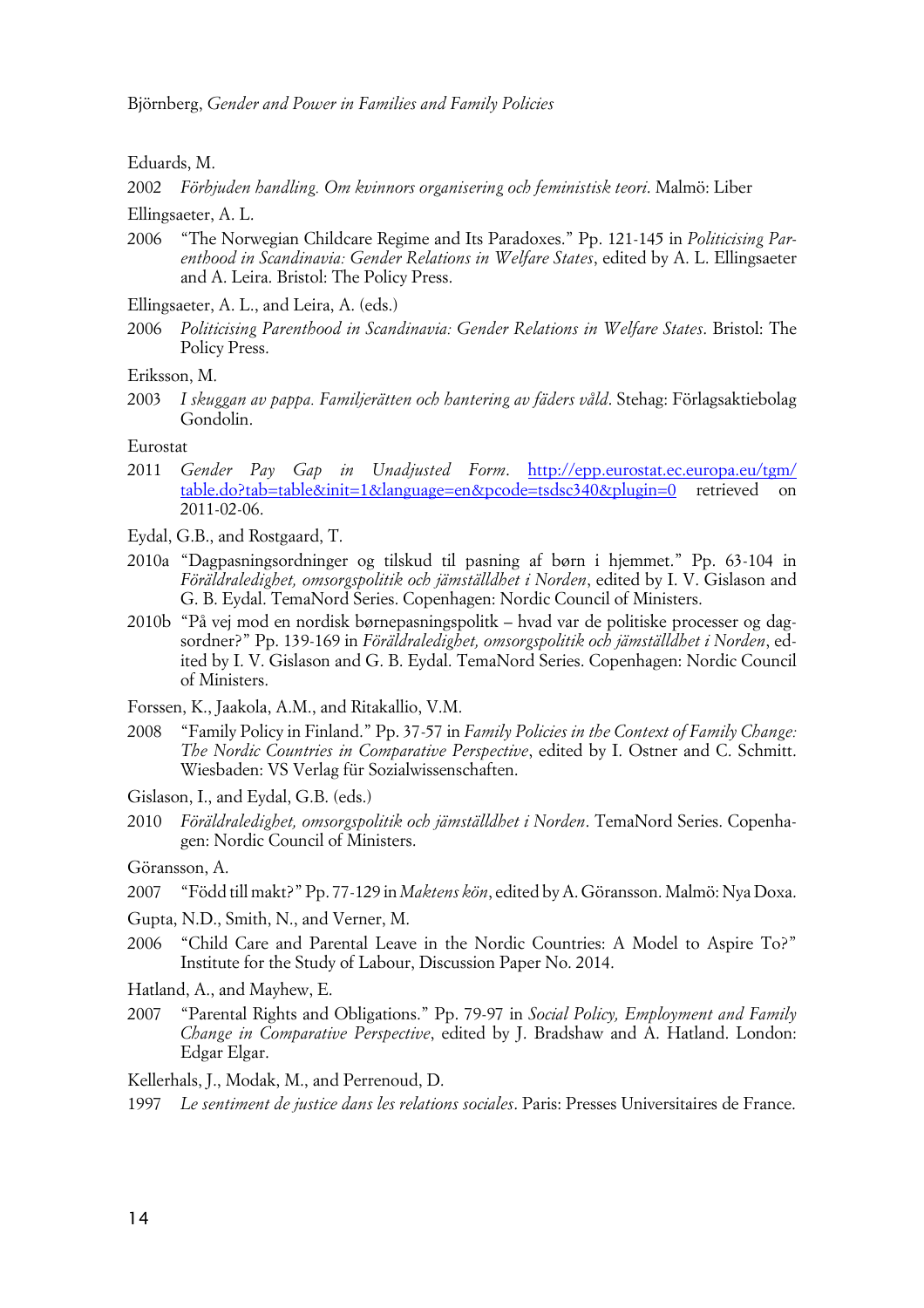Magnusson, E.

- 1999 "Jämställdhet i många olika versioner mönster i den politiska retoriken för jämställdhet i svenskt 1990-tal." [http://www.nikk.no/filestore/Publikasjoner/](http://www.nikk.no/filestore/Publikasjoner/Jamstalldhetimangaolikaversioner.pdf) [Jamstalldhetimangaolikaversioner.pdf](http://www.nikk.no/filestore/Publikasjoner/Jamstalldhetimangaolikaversioner.pdf), retrieved on 2011-02-07.
- 2006 *Hon, han och hemmet. Genuspsykologiska perspektiv på vardagslivet i nordiska barnfamiljer*. Stockholm: Natur och Kultur.
- 2008 "The Rethoric of Inequality: Nordic Women and Men Argue against Sharing House-Work." *NORA – Nordic Journal of Feminsit and Gender Research* 16: 79-95.
- Melby, K., Ravn, A.B., Carlsson Wetterberg, C.
- 2009 "A Nordic Model of Gender Equality? Introduction." Pp. 1-26 in *Gender Equality and Welfare Politics in Scandinavia: The Limits of Political Ambition?*, edited by K. Melby, A. B. Ravn, and C. Carlsson Wetterberg. Bristol: The Policy Press.

Ostner, I., and Schmitt, C. (eds.)

2008 *Family Policies in the Context of Family Change: The Nordic Countries in Comparative Perspective*. Wiesbaden: VS Verlag Für Sozialwissenschaften.

#### Plantin, L.

2001 *Mäns Föräldraskap. Om mäns upplevelser och erfarenheter av faderskapet*. Department of Social Work. Gothenburg University.

Risman, B.J.

2004 "Gender as Social Structure: Theory Wrestling with Activism." *Gender and Society* 18: 429-450.

Sköld, L.

2009 "Hushållsnära tjänster – mest för höginkomsttagare." *Välfärd* 2. Stockholm: Statistics Sweden.

Statistics Sweden

- 2003 *Tid för vardagsliv. Kvinnors och mäns tidsanvändning 1990/91*. Stockholm: Statistics Sweden.
- 2010 *Socialförsäkringen i siffror 2010*. Stockholm: Statistics Sweden.

Swedish Government Official Reports

- 1995 *Kvinnofrid*. SOU 1995:60. Stockholm: Fritzes.
- 2005 *Makt att forma samhället och sitt eget liv jämställdhetspolitiken mot nya mål*. SOU 2005: 66. Stockhom: Fritzes.

Swedish National Council for Crime Prevention

2011 *Så gick storsatsningen mot relationsvåld*. [http://www.bra.se/extra/news/](http://www.bra.se/extra/news/?module_instance=?2&id=??61?) [?module\\_instance=2&id=61](http://www.bra.se/extra/news/?module_instance=?2&id=??61?), retrieved on 2011-02-08.

#### Szebehely, M.

2005 "Care as Employment and Welfare Provision: Childcare and Elder Care in Sweden at the Dawn of the 21st Century." Pp. 80-100 in *Dilemmas of Care: The Nordic Welfare State and Paid Care*, edited by H. Dahl and T. Rask Eriksen. Burlington: Ashgate.

Vuori, J.

2009 "Men's Choices and Masculine Duties: Fathers in Expert Discussion." *Men and Masculinities* 12: 45-72.